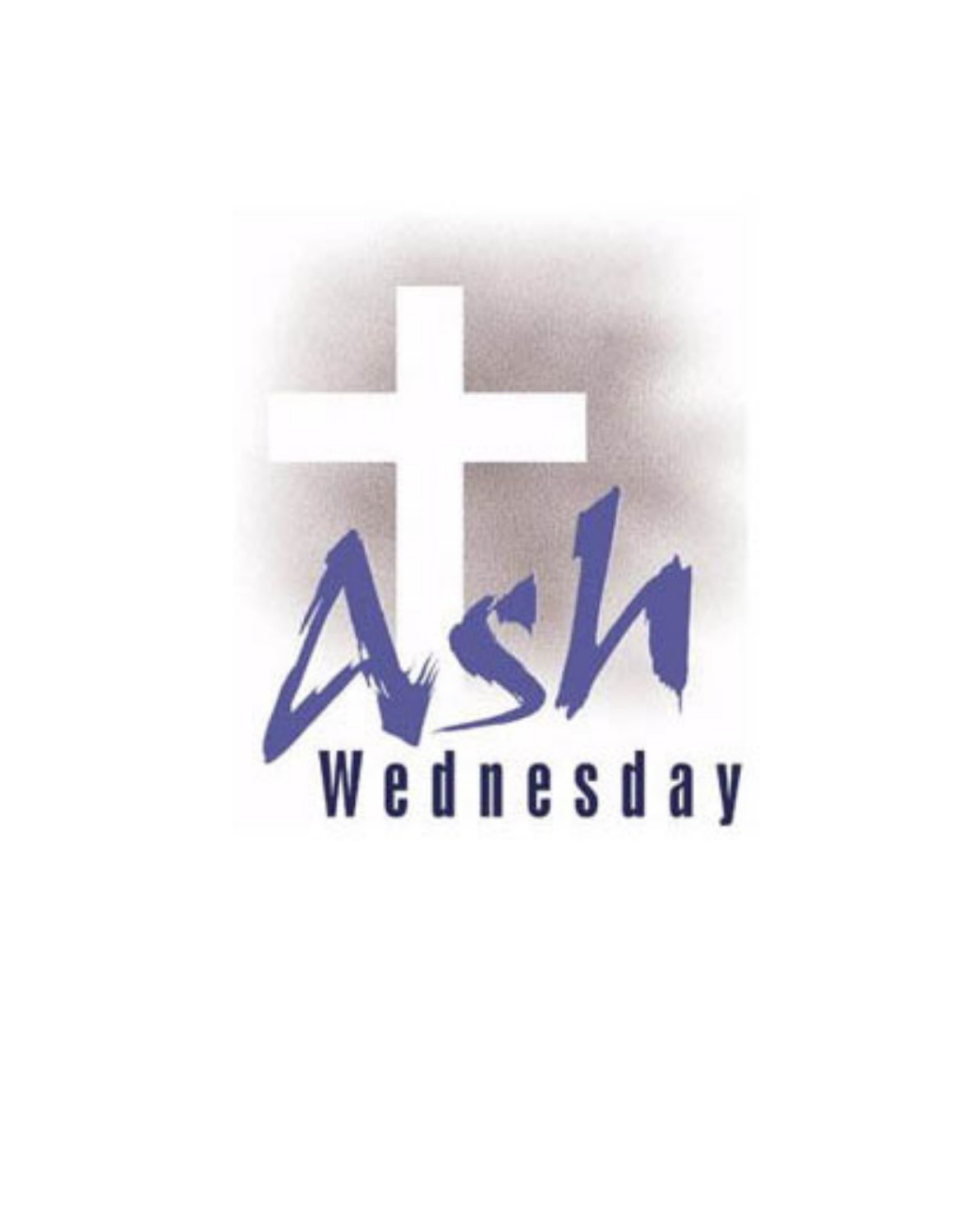# **GREETING**

**Presider: Let us begin our prayer service this Ash Wednesday as we normally begin with the sign of our faith.**

> **In the name of the Father, and of the Son, and of the Holy Spirit.**

- All: Amen
- **Presider: The Grace and peace of God our Father and the Lord Jesus Christ be with you all.**
- All: And with your spirit.

## **PENITENTIAL RITE**

**Presider: Coming together as God's children, we recognize our sins in God's merciful presence.**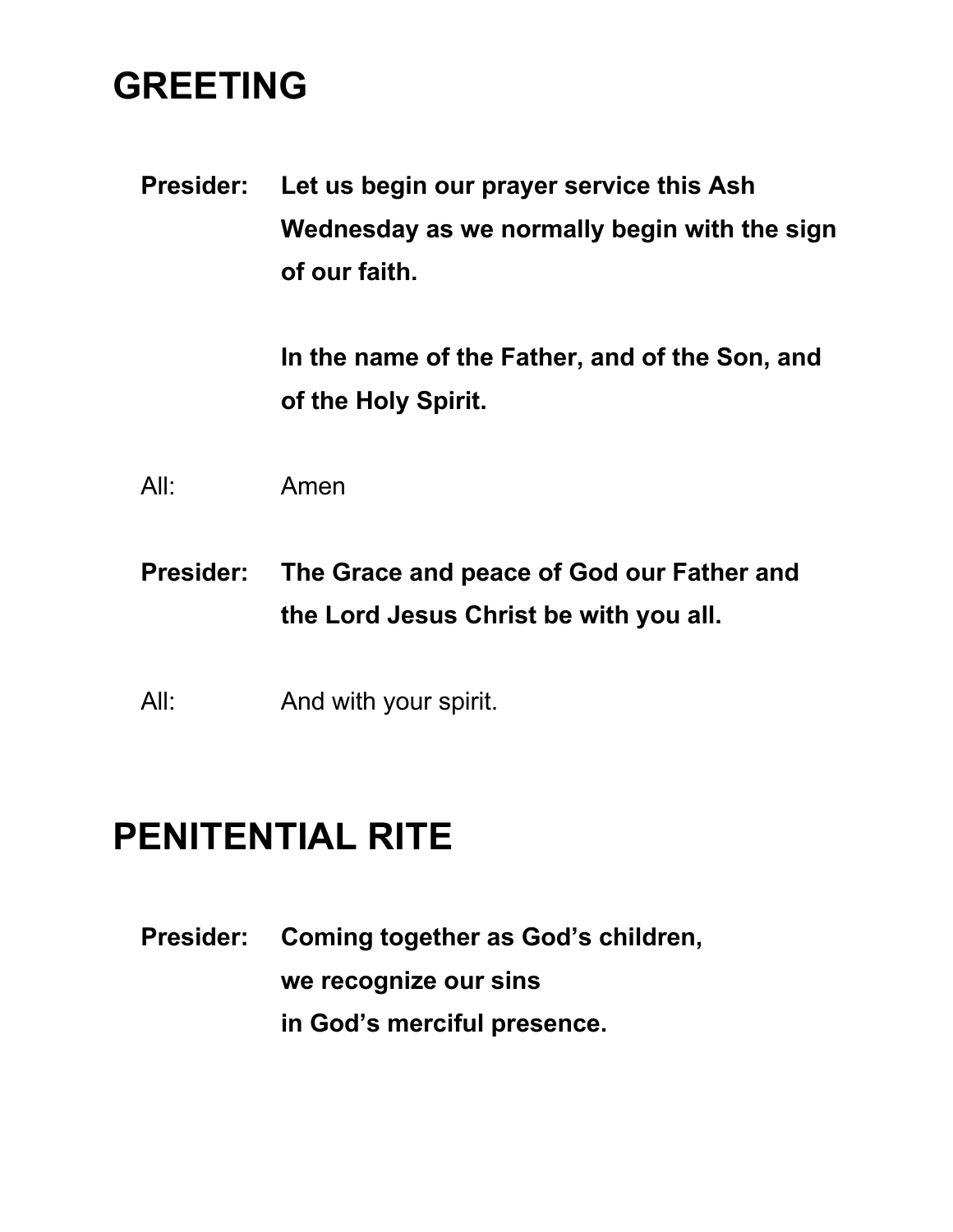**Let us now pray together the "Act of Contrition", which can be found on the insert of our "Gather Hymnals on page #2 and in our "Sunday Word" books on page #3.**

**All: I confess to almighty God, and to you my brothers and sisters that I have greatly sinned, in my thoughts, and in my words, in what I have done and in what I have failed to do, (striking breast saying) through my fault, through my fault, through my most grievous fault;**

> **therefore I ask blessed Mary, ever-Virgin, all the Angels and Saints, and you, my brothers and sisters, To pray for me to the Lord, our God.**

**Presider: May almighty God have mercy on us, forgive us our sins, and bring us to everlasting life.**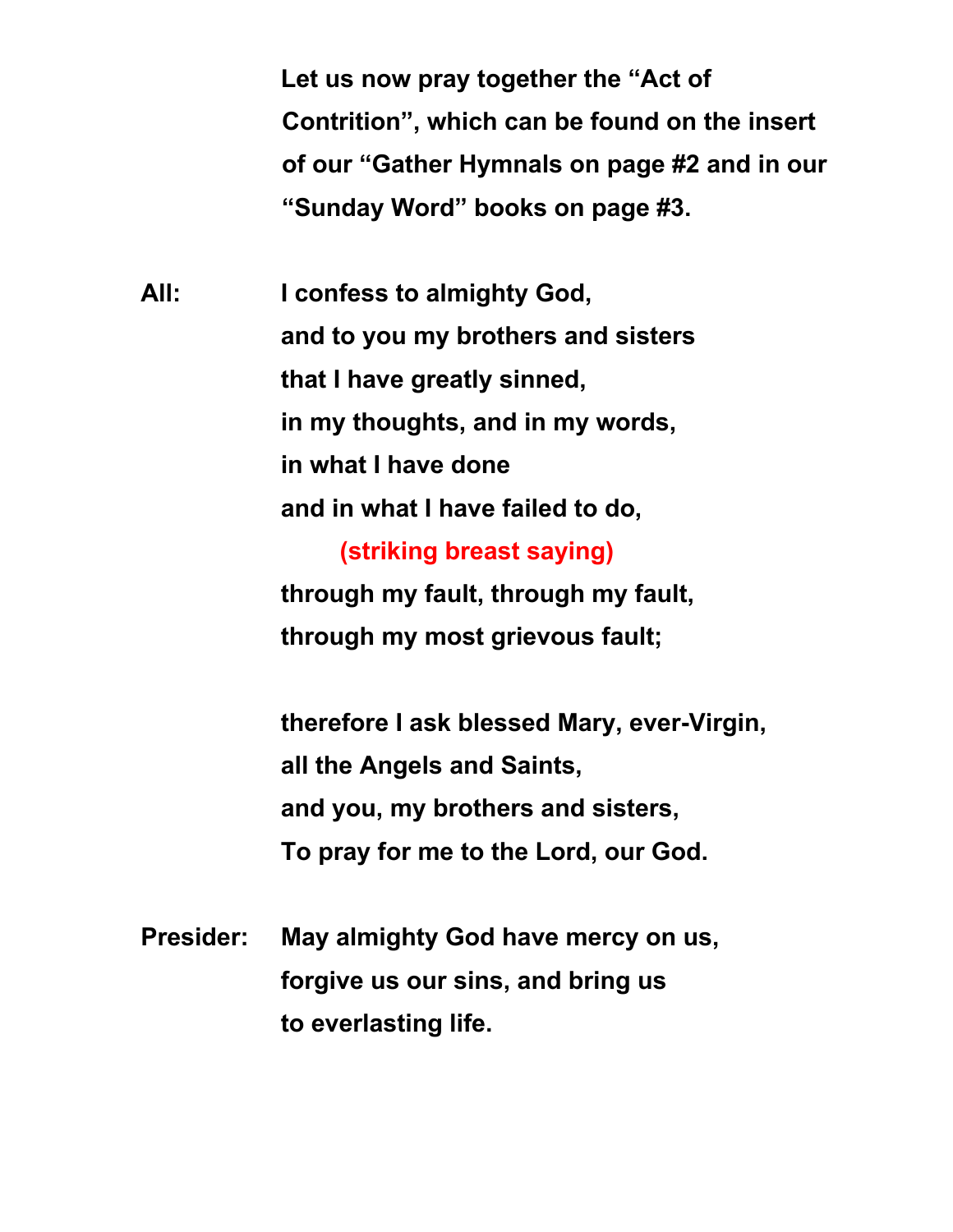**All: Amen**

## **OPEN PRAYER**

**Presider: God our Father, as we begin this holy season of Lent, help us to see that your merciful love is with us always, even when we wander far from you. We ask you to change our hearts, that we might become better followers of your Son Jesus.** 

> **With the help of your grace, may our prayers and sacrifices over the next forty days lead us to welcome Him in each other, in the poor, sick and lonely so that together, we can greet Him as one family at Easter. We make this prayer to you in Jesus' name. Amen.**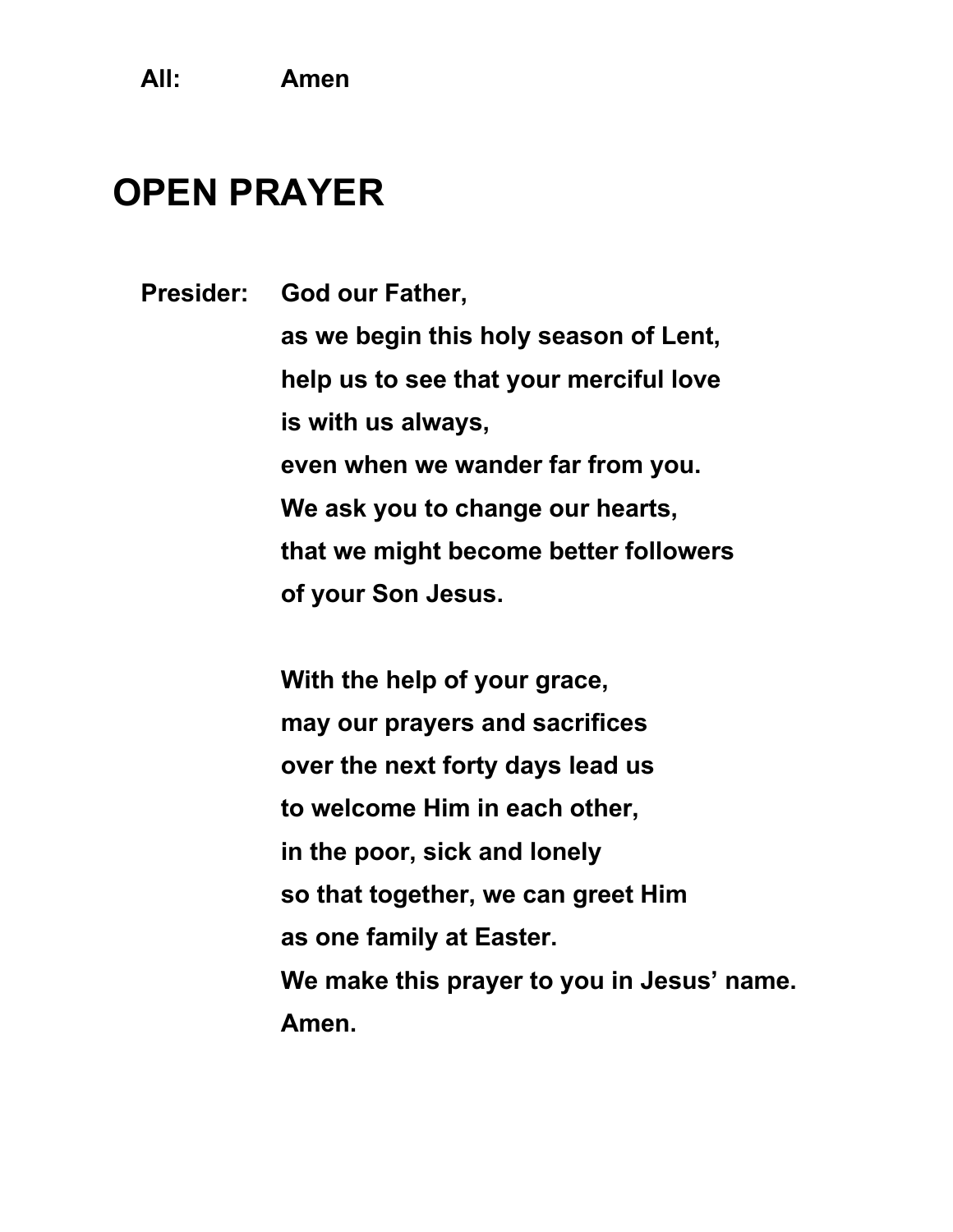# **LITURGY OF THE WORD**

## **Presider: Let us be attentive to God's Word.**

### **Please be seated.**

## **First Reading: Joel 2:12-18**

Even now, says the LORD, return to me with your whole heart, with fasting, and weeping, and mourning; Rend your hearts, not your garments, and return to the LORD, your God. For gracious and merciful is he, slow to anger, rich in kindness, and relenting in punishment. Perhaps he will again relent and leave behind him a blessing, Offerings and libations for the LORD, your God.

Blow the trumpet in Zion! proclaim a fast, call an assembly; Gather the people, notify the congregation; Assemble the elders, gather the children and the infants at the breast; Let the bridegroom quit his room and the bride her chamber. Between the porch and the altar let the priests, the ministers of the LORD, weep, And say, "Spare, O LORD, your people, and make not your heritage a reproach, with the nations ruling over them! Why should they say among the peoples, 'Where is their God?'"

Then the LORD was stirred to concern for his land and took pity on his people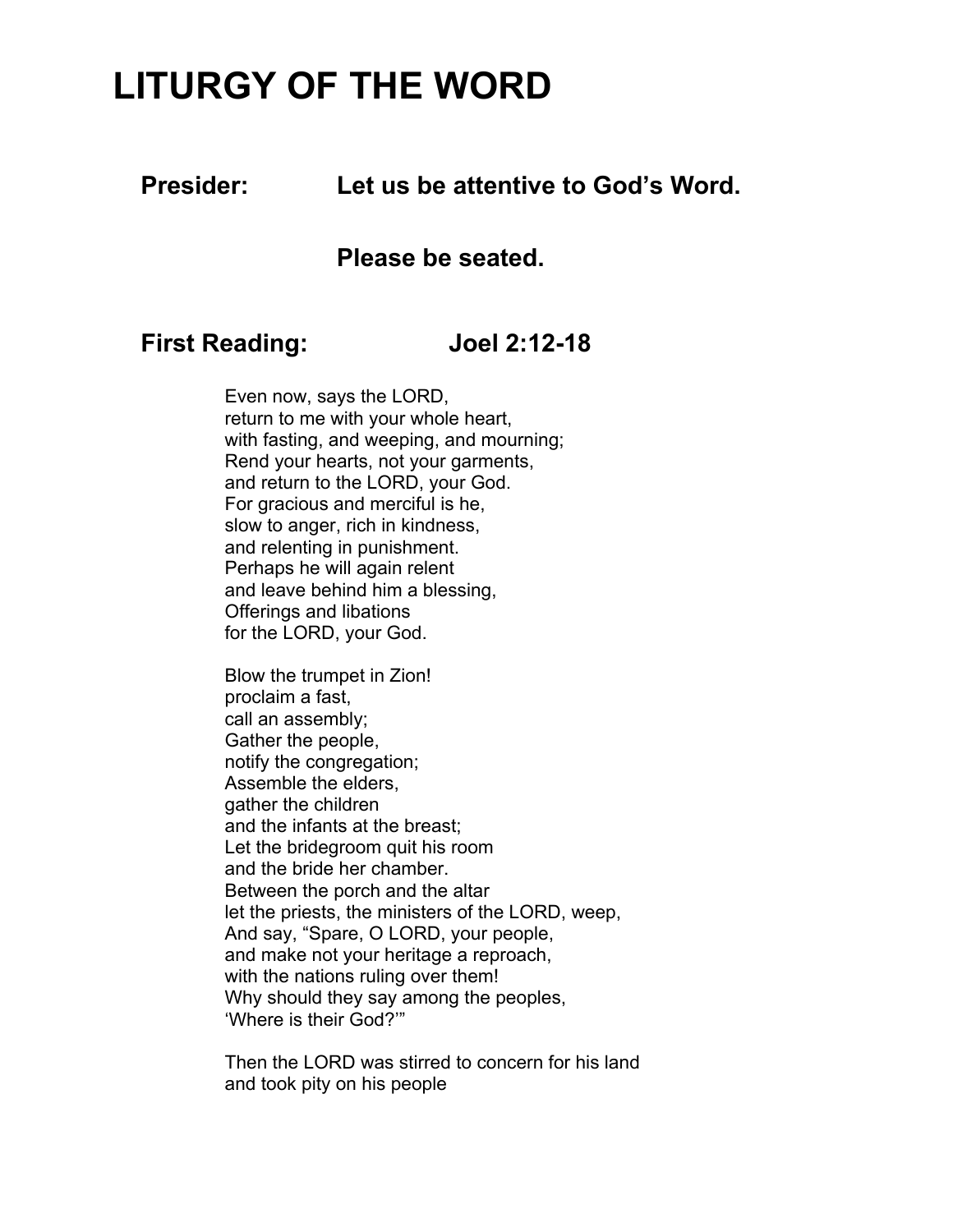## **Responsorial Psalm: 51: 3-4, 5-6ab, 12-13, 14 and 17**

### **Be merciful, O Lord, for we have sinned.**

Have mercy on me, O God, in your goodness; in the greatness of your compassion wipe out my offense. Thoroughly wash me from my guilt and of my sin cleanse me.

### **Be merciful, O Lord, for we have sinned.**

For I acknowledge my offense, and my sin is before me always: "Against you only have I sinned, and done what is evil in your sight."

### **Be merciful, O Lord, for we have sinned.**

A clean heart create for me, O God, and a steadfast spirit renew within me. Cast me not out from your presence, and your Holy Spirit take not from me.

### **Be merciful, O Lord, for we have sinned.**

Give me back the joy of your salvation, and a willing spirit sustain in me. O Lord, open my lips, and my mouth shall proclaim your praise

**Be merciful, O Lord, for we have sinned.**

## **Second Reading: Paul's Second Letter to the Corinthians 5:20-6:2**

Brothers and sisters: We are ambassadors for Christ, as if God were appealing through us. We implore you on behalf of Christ, be reconciled to God. For our sake he made him to be sin who did not know sin, so that we might become the righteousness of God in him. Working together, then, we appeal to you not to receive the grace of God in vain. For he says: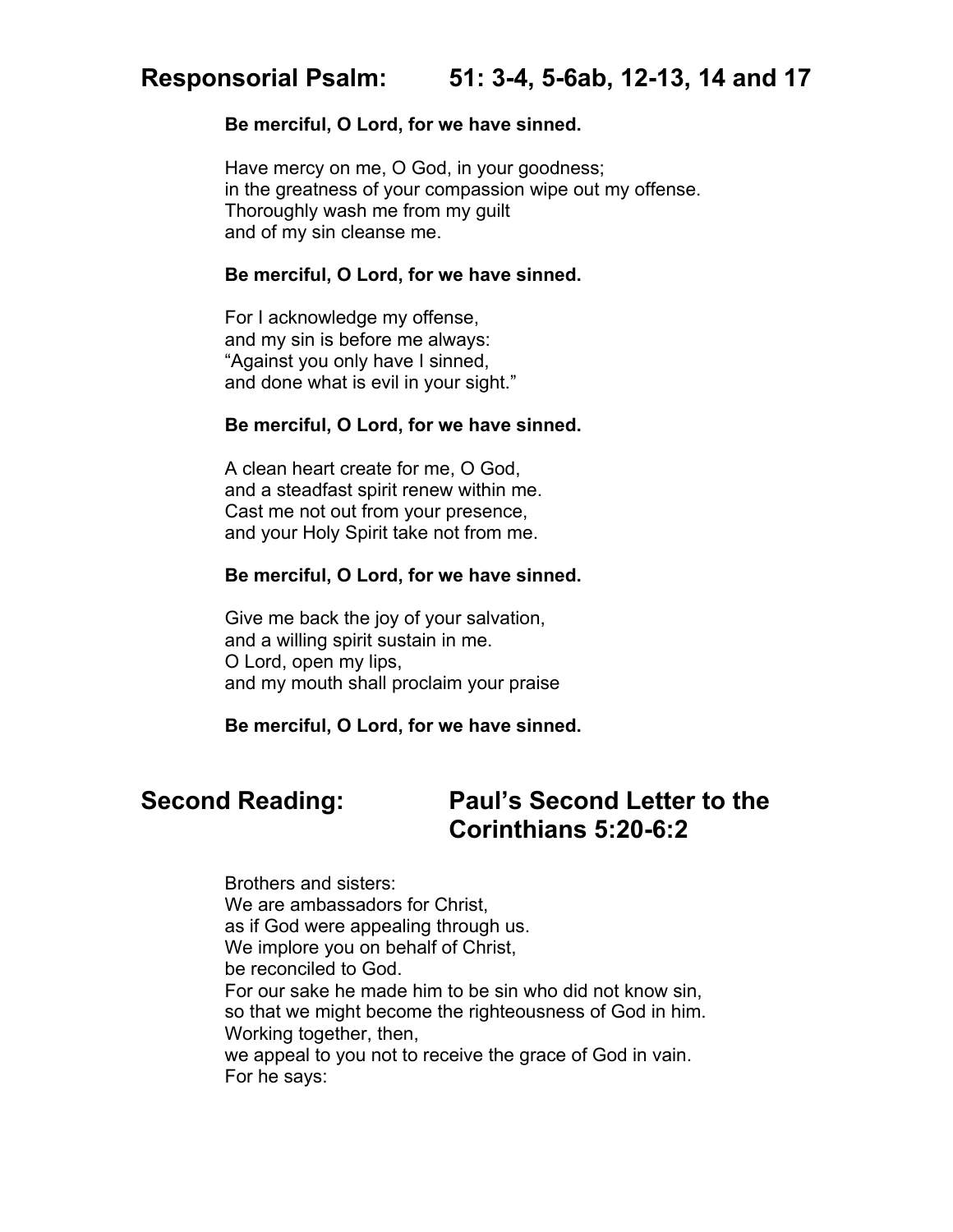*In an acceptable time I heard you, and on the day of salvation I helped you.*

Behold, now is a very acceptable time; behold, now is the day of salvation

### **Gospel Reading: Matthew 6: 1-6, 16-18**

Jesus said to his disciples: "Take care not to perform righteous deeds in order that people may see them; otherwise, you will have no recompense from your heavenly Father. When you give alms, do not blow a trumpet before you, as the hypocrites do in the synagogues and in the streets to win the praise of others. Amen, I say to you, they have received their reward. But when you give alms, do not let your left hand know what your right is doing, so that your almsgiving may be secret. And your Father who sees in secret will repay you.

"When you pray, do not be like the hypocrites, who love to stand and pray in the synagogues and on street corners so that others may see them. Amen, I say to you, they have received their reward. But when you pray, go to your inner room, close the door, and pray to your Father in secret. And your Father who sees in secret will repay you.

"When you fast, do not look gloomy like the hypocrites. They neglect their appearance, so that they may appear to others to be fasting. Amen, I say to you, they have received their reward. But when you fast, anoint your head and wash your face, so that you may not appear to be fasting, except to your Father who is hidden. And your Father who sees what is hidden will repay you."

The Gospel of the Lord.

### **Homily:**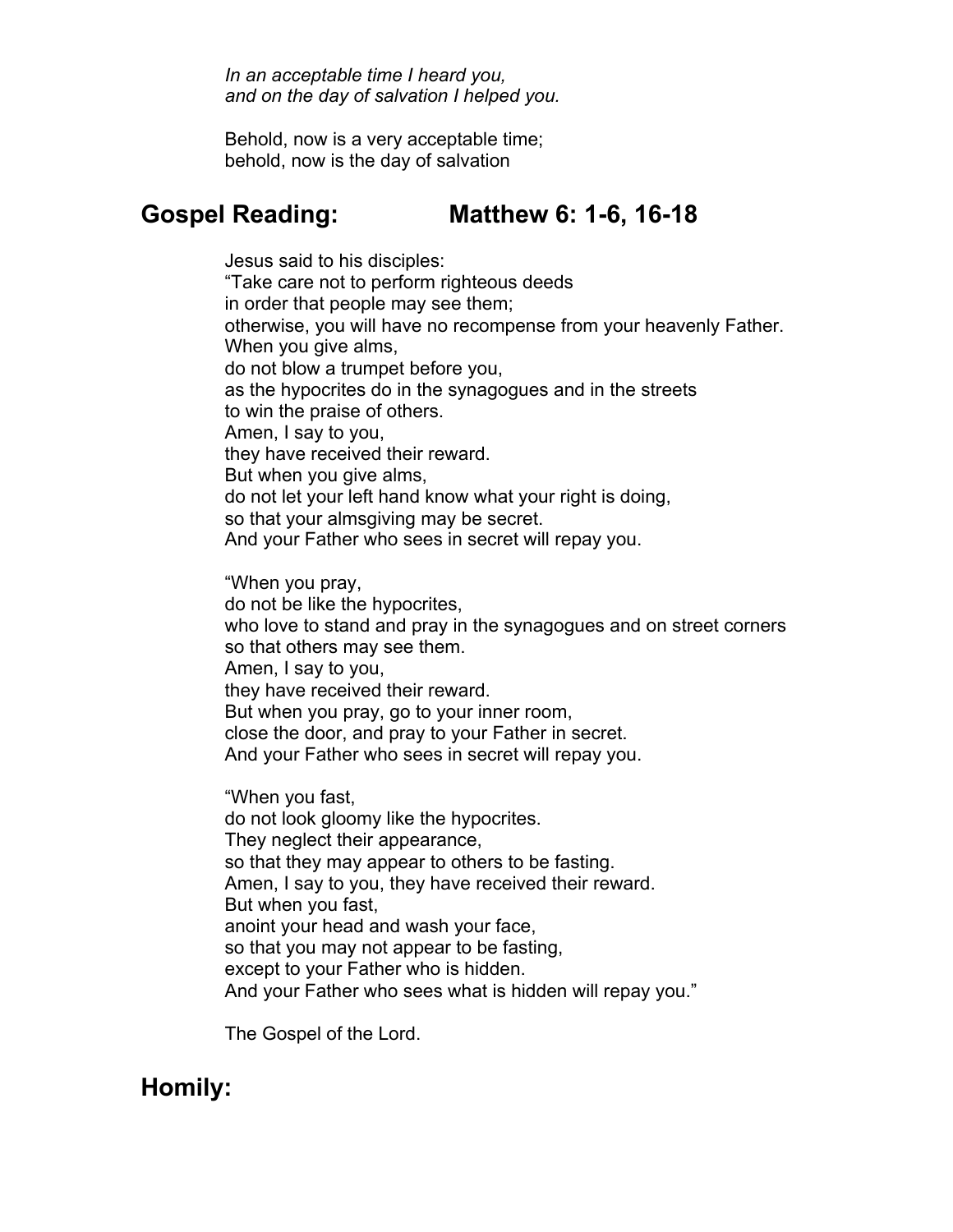## **BLESSING AND DISTRIBUTION OF ASHES**

**Presider: As you come forward to receive your ashes, the minister will say a brief prayer as the ashes are placed on your forehead.** 

> **We ask that you respond to that prayer by saying AMEN.**

**We also ask that you please observe a reverent silence during the imposition of ashes and once you have received your ashes, please return to your pew.**

**Presider: Dear brothers and sisters let us humbly ask God our Father that he be pleased to bless with the abundance of his grace these ashes, which we will put on our heads in penitence.**

**(After a brief prayer in silence, with hands extended)**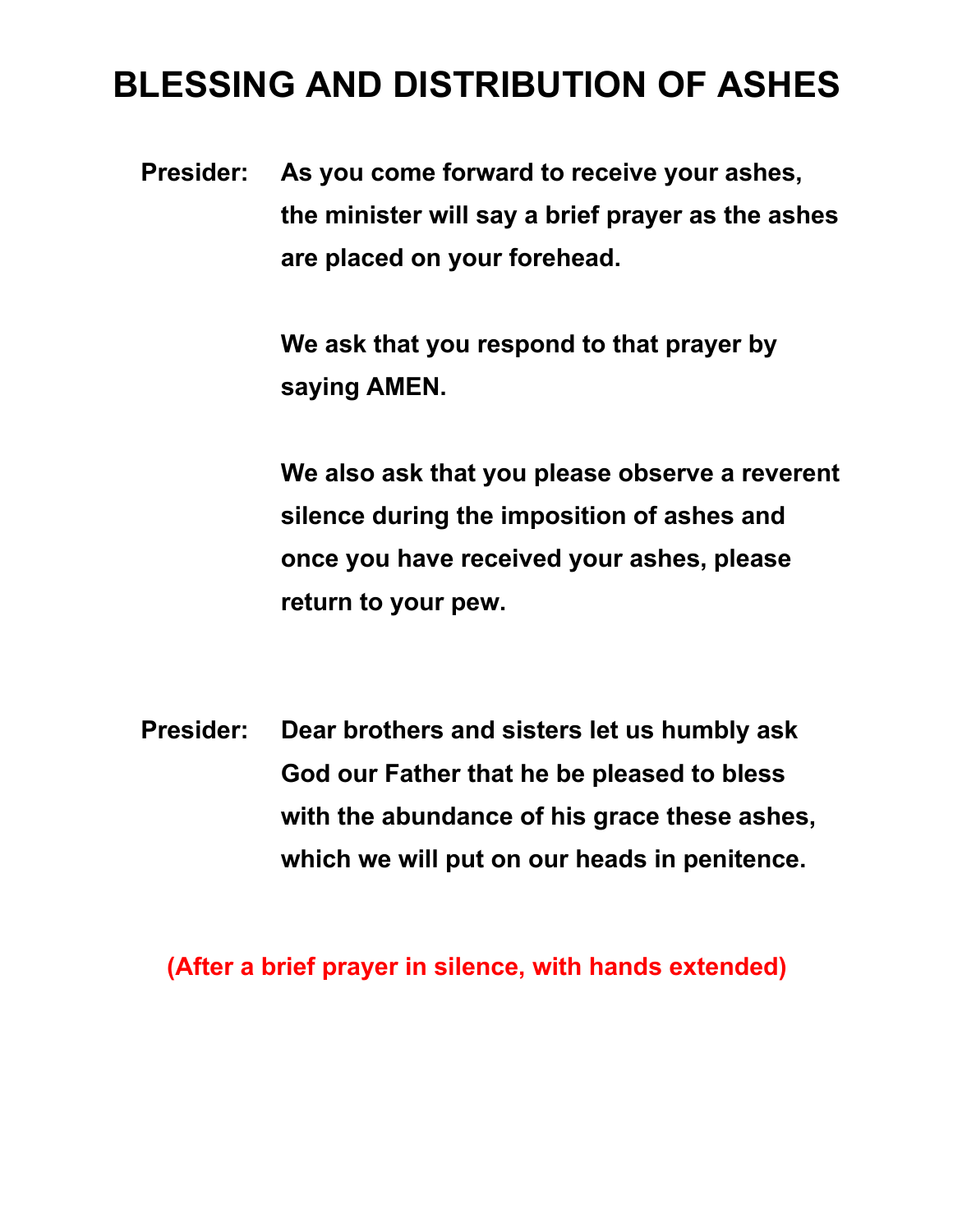**Presider: O God,** 

**who are moved by acts of humility and respond with forgiveness to works of penance, lend your merciful ear to our prayers and in your kindness pour out the grace of your + blessing on your servants who are marked with these ashes, that, as they follow the Lenten observances, they may be worthy to come with minds made pure to celebrate the Paschal Mystery of your Son. Through Christ our Lord.**

## All: Amen

**(Sprinkle ashes with holy water; Places ashes on those assisting you)**

**Presider: Repent, and believe in the Gospel.**

**OR:**

**Remember that you are dust, and to dust you shall return.**

All: Amen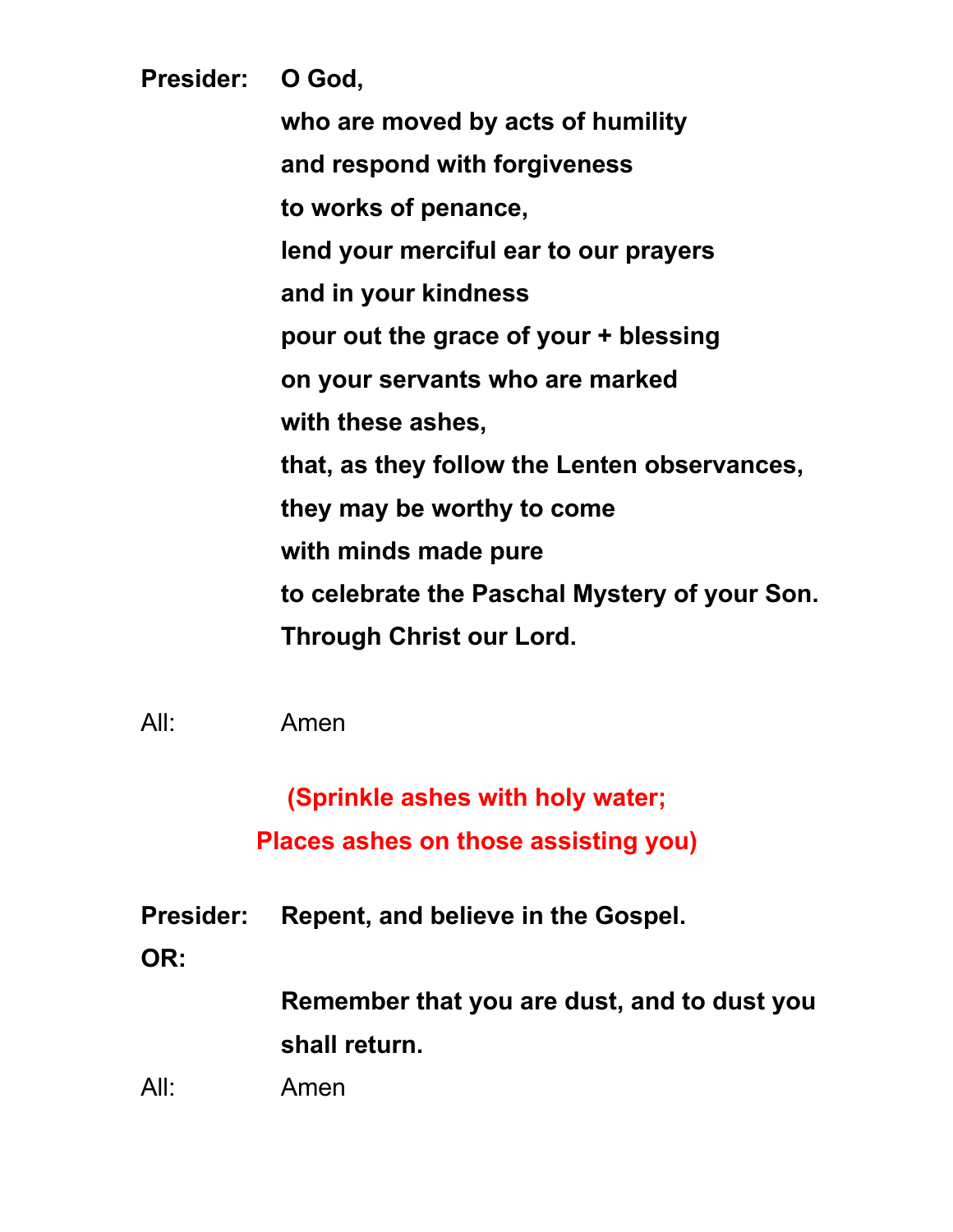**(After the distribution of ashes, wash hands and proceeds to the Universal Prayer.)**

## **UNIVERSAL PRAYER**

- **Presider: Let us pray that the God who calls us to penance and the renewal of life will hear our prayers.**
- **Lector: Our response is: "Lord, hear our prayer".**
- **Lector: That all the members of the Church take to heart the Lenten work of penance and renewal of life. We pray to the Lord.**
- All: Lord, hear our prayer.
- **Lector: That people and nations at war open their hearts to reconciliation and peace. We pray to the Lord.**
- All: Lord, hear our prayer.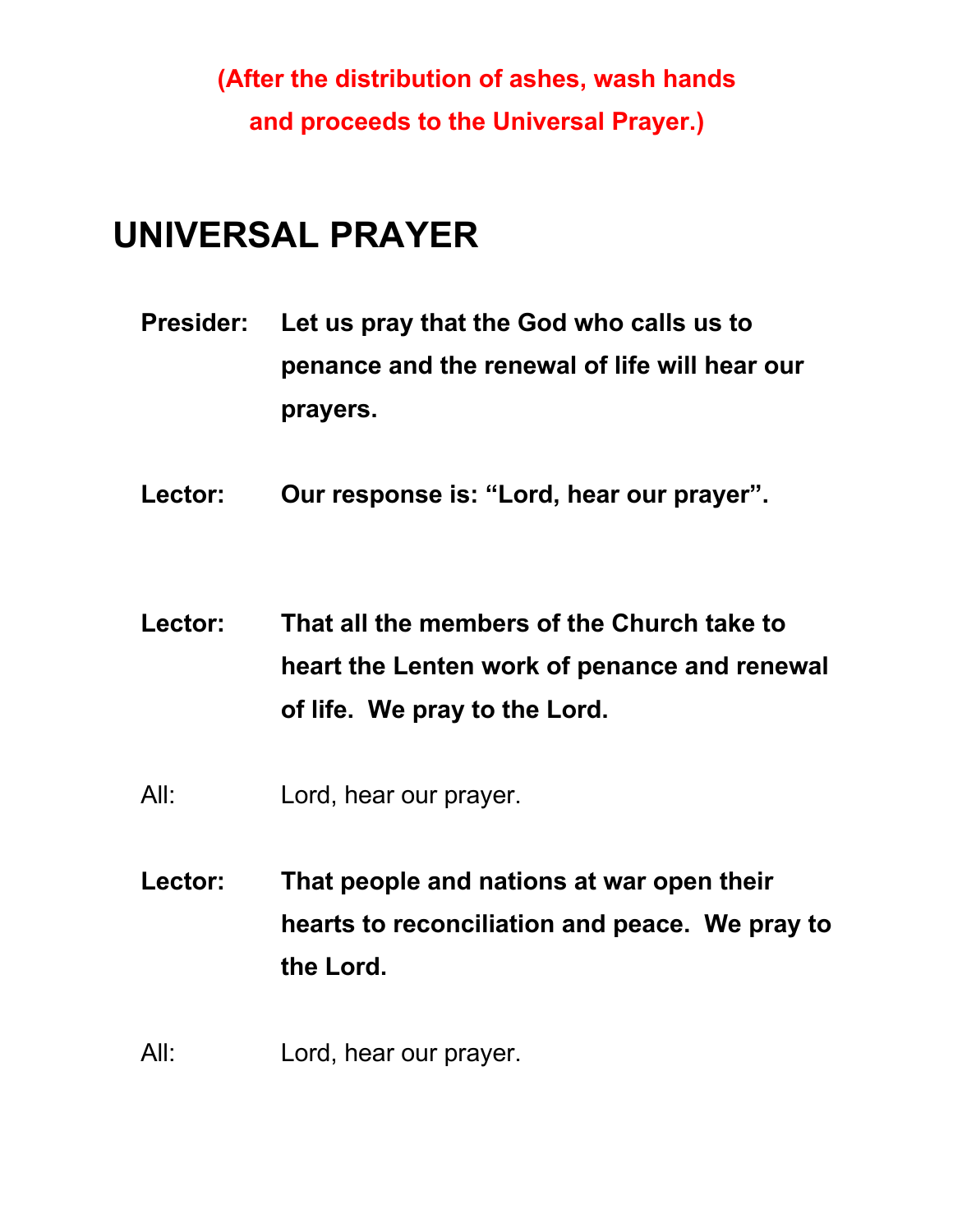**Lector: That those alienated from God, family, or friends turn their hearts toward forgiveness and unity. We pray to the Lord.**

All: Lord, hear our prayer.

**Lector: That all who are suffering may experience God's healing and relief. We pray to the Lord.**

All: Lord, hear our prayer.

**Lector: That those who have died may know eternal peace with God in heaven. We pray to the Lord.**

All: Lord, hear our prayer.

**Presider: God of new life, you hear the prayers of those who turn to you: keep us faithful during this Lent so that at Easter we may fully rejoice in the renewal of life. We ask this through Christ our Lord. Amen**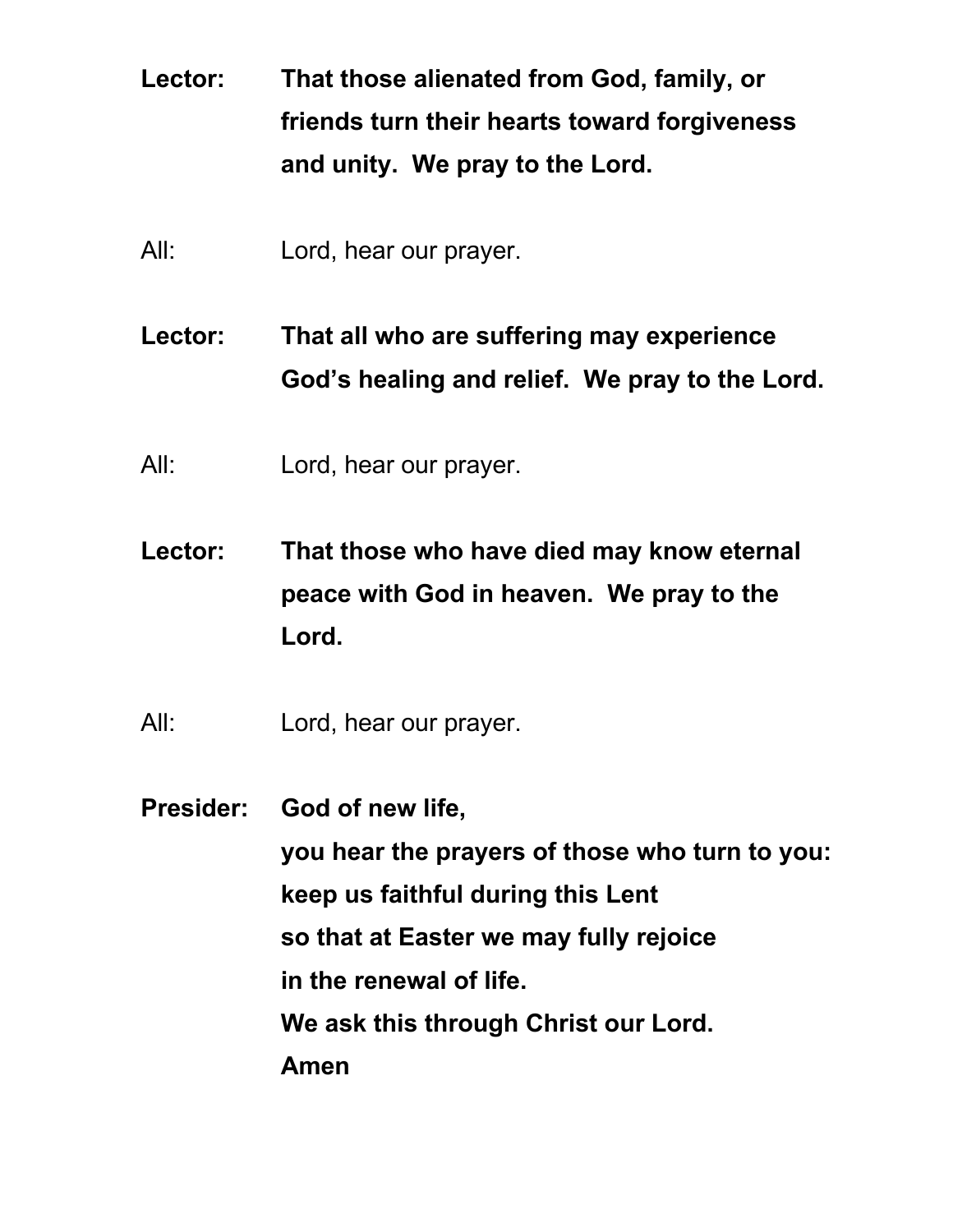# **LORD'S PRAYER**

## **Presider: Let us pray with confidence to the Father in the words our Savior gave us:**

All: Our Father, who art in heaven, hallowed be thy name. Thy Kingdom come, thy will be done, on earth as it is in heaven. Give us this day our daily bread. Forgive us our trespasses, as we forgive those who trespass against us. And lead us not into temptation, but deliver us from evil. Amen

# **DISMISSAL**

- **Presider: The Lord be with you.**
- All: And with your spirit.
- **Presider: Bow your heads and pray for God's blessing.**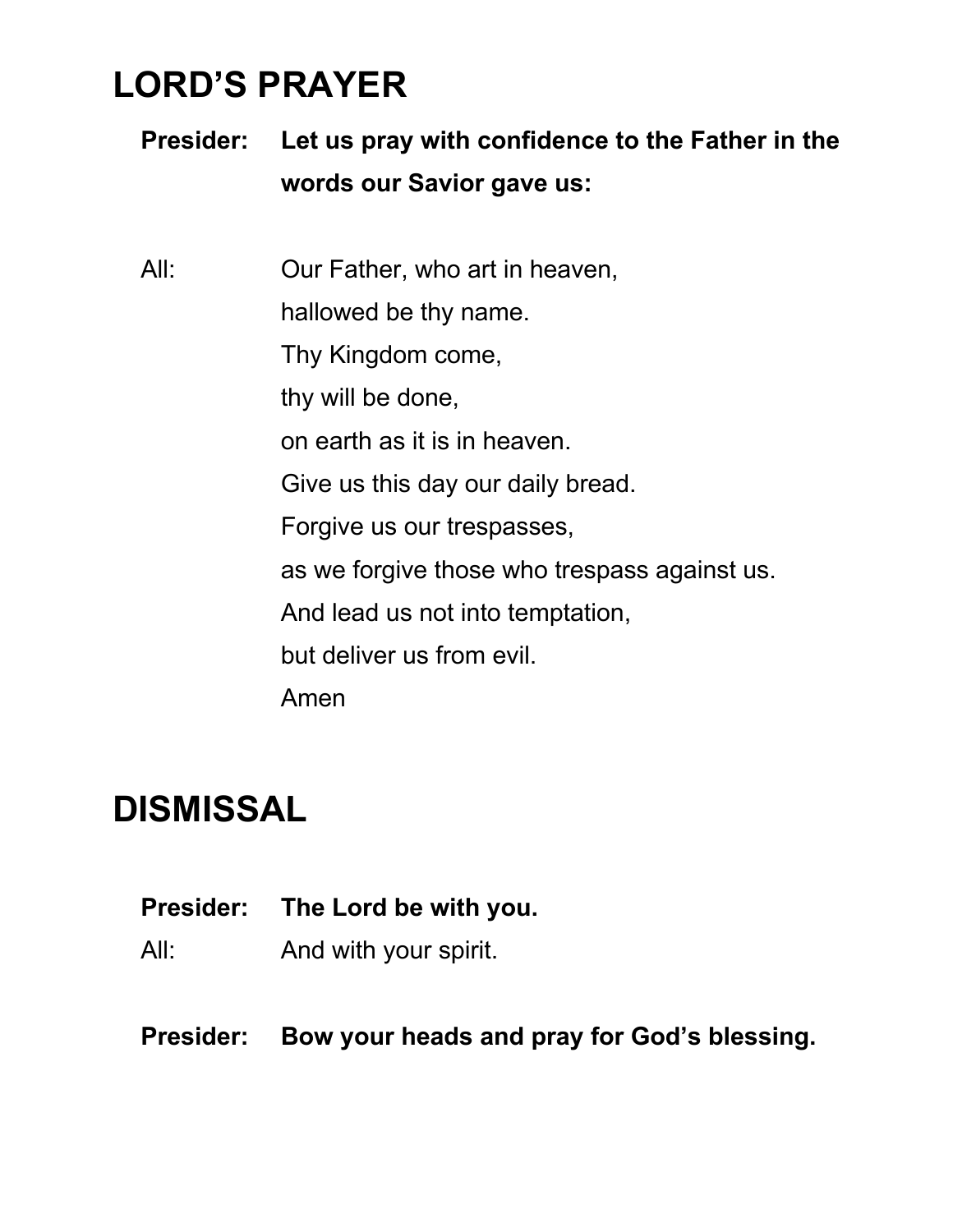**God our Father,**

**you formed us from the dust of the earth and brought us to new life in Christ through the waters of Baptism.**

**We ask you to change our hearts as we journey through these forty days of Lent.**

**Help us to see Jesus in everyone we meet, and to serve him in all persons, especially the poor, the sick and the lonely.**

**By your grace, may our prayers and sacrifices this Lent help us grow closer to each another and to you, as one family in Jesus.**

**We make this prayer to you in His name.**

**All: Amen**